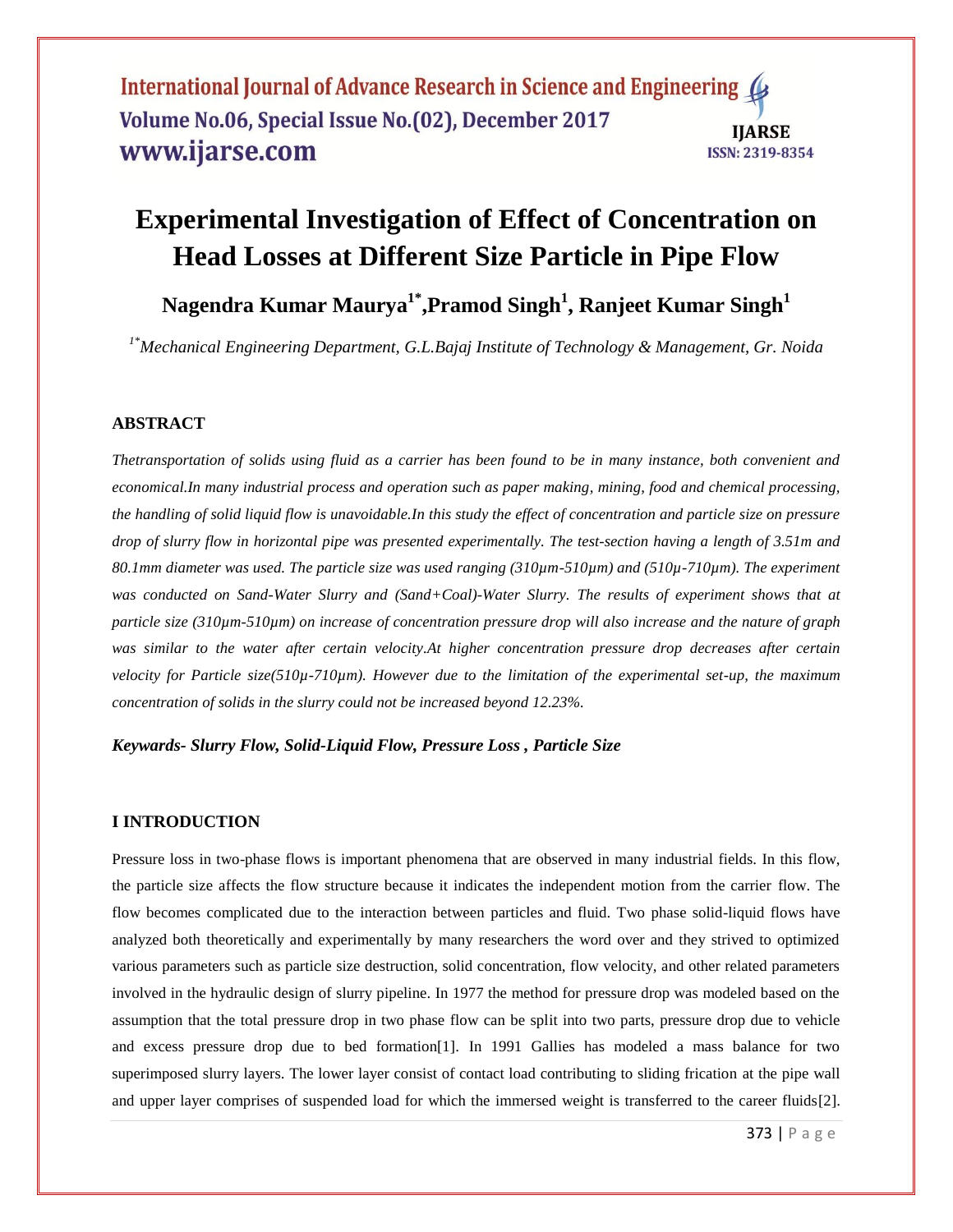Kaushal et.al.has conductedthe study of effect of partial size on pressure drop[3]. Study of relation between the flow frication and the flow pattern in pipe transporting in a sand water mixture was carried out[4]. Experimental analysis of head loss in rectangular pipe was performed in (2002). The experiments were conducted by using five effiuxconcentration ranging from 4% to 26% at flow velocity from 1.0 to 4m/s for each efflux concentration [5]. Newton et.al, developed a mathematical model for solid-liquid flow to be homogenous.[6].

Durand and C.ondolios gave the following classification as shown in (Table.1) for specific gravity about 2.65 and lowest velocity[7].

Before transporting the solid- liquid slurry in a horizontal pipeline, system operating parameters such as critical flow velocity, and required pressure drop must be known. The pipeline energy must be sufficient to prevent the formation of settled bed at the bottom of pipeline. The pressure drop in slurry flow is minimum at the critical velocity[8]. The flow behaviour of some high ash Indian coal-water slurry for long-distance transportation has been investigated[9].

From the above literature survey it was observed that number of analysis carried out for solid-liquid flow each carrying single component particle. In practices there are numerous application where mixed particle where flowing with water. There was a gap in this area. This study will help to the researchers to understand the flow behavior in a mixed system.

| S.N | <b>Flow Regime for Water</b> | <b>Particle Size Range</b> |
|-----|------------------------------|----------------------------|
|     | Homogenous Suspension        | $d<40$ micron              |
|     | Hetrogenous Suspension       | Between 40 micron to 0.015 |
|     | Suspension and Saltation     | $0.15 < d < 1.5$ mm        |
|     | Saltation                    | $d > 1.5$ mm               |

# **Table. No 1Flow Regimefor Water for Different Particle Size Range**

# **II EXPERIMENTAL APPARATUS AND MEASUREMENTS**

# **2.1 Experimental Setup**

The experimental setup is a recirculation type consists of closed cricket system as shown in Fig.1. The suction of the non-clog centrifugal pump (capacity = 34liters/sec, B.H.P = 30.3, Head = 18.29m , N= 980rpm) is connected to the supply or mixing tank and the discharge tank through 101.6mm dia G.I pipe. Discharge of pump comeback to the mixing tank through 80.1mm dia and 12.6m long delivery pipe. By manipulation of quick closer valves, the flow of pipe can be delivered into the measuring tank to measure the flow rate of the pump discharge. There is provision of by-passing to vary the flow through main pipe.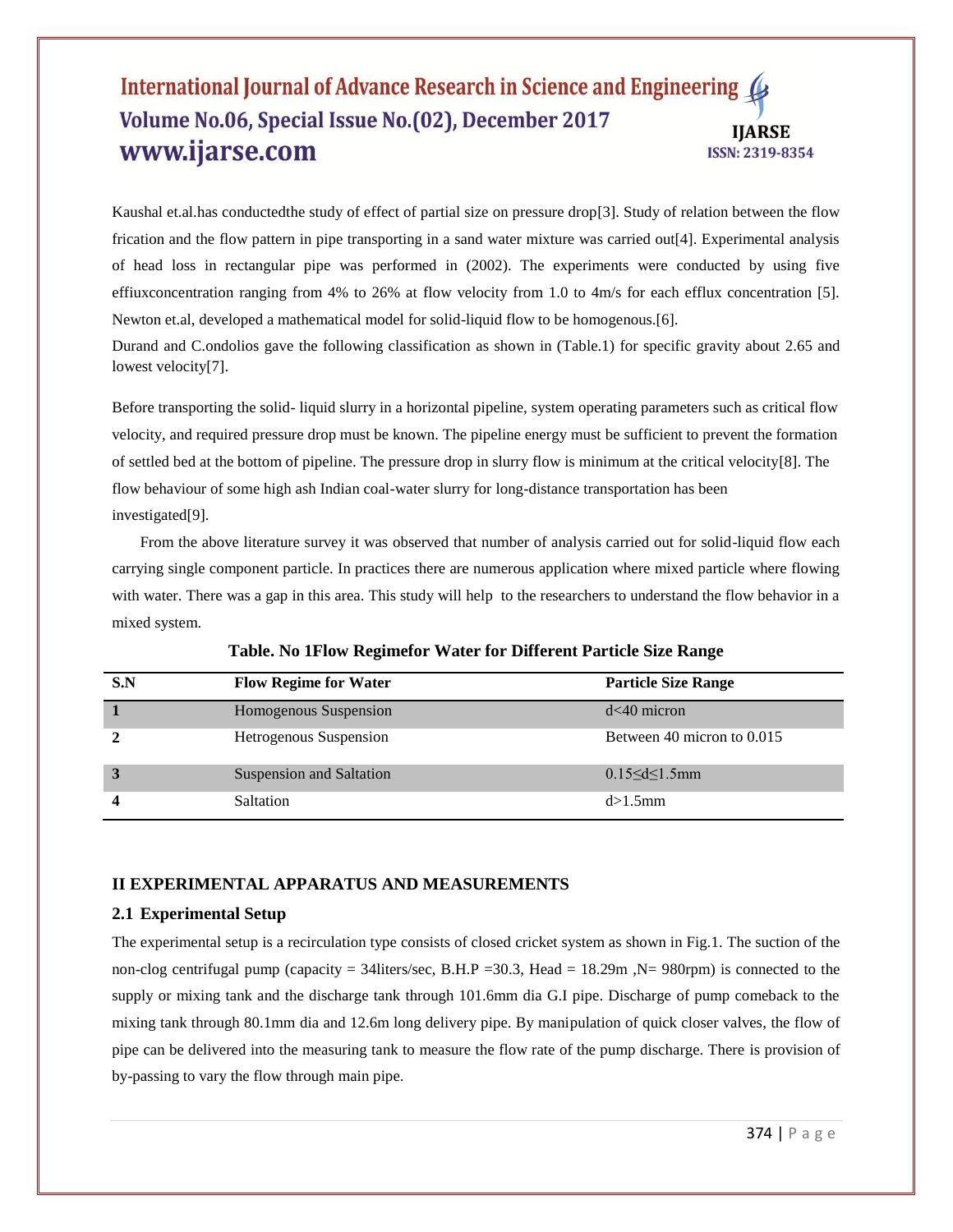Considering the acceleration region of the flow, pressure measurement in the straight portion of the pipe where made at point more than 50D(D is the nominal dia )from the bands, in the straight portion of the pipe 3.51m were consider for the present investigation . S1& S2 are the Pressure taping in the pipe. Tests ection is as shown in Fig. 2.

# **2.2 Pressure Measurement**

The head loss in the straight portion of the pipeline was measured by differential carbon- tetra chloride water manometer. The two pressure points in the pipeline were connected to the manometer through the filter boxes. The filter box considered of a hollow cylinder 300mm diameter and 1.35m height having a fine screen fixed in it as shown on Fig.3. The bottom of filter box was connected to the pressure point in the pipeline through a polythene tube of 8mm diameter and the top of the box to the manometer thus allowing only clean water in the manometer.

### **2.3 Mixing Tank**

The mixing if solid-liquid were preparedin the mixing tank. The mixing is affected by three stage , agitator having three blades per impeller  $120^0$  apart and inclined at  $30^0$  from the horizontal. The agitator is operated by a 2H.P .variable speed geared motor. The dimension of slurry tank is as follows: total height ofthe tank is 2.275m, from bottom up to 1.64m height, its cross-section uniformly increases at 1.64m height, above 1.64m height to above it has its constant cross-section having  $(1524<sup>3</sup>)$ mm.

#### **2.4 Discharge Measurement**

The slurry volumetric flow rate is measured by using an electromagnetic flow meter as shown in Fig.4. It will gives directly discharge in terms of liter $3m/s$ . The accuracy of electromagnetic flow meter was 3% of the actual discharge. The actual discharge of the solid-liquid slurry was measured by the measuring tank. The total height of the measuring tank was 1.65m. From bottom up to 0.35m its cross-section increases gradually and above 0.35m it had constant cross-section  $(1220^2)$  mm square. A quick closer valve was providedto quickly divert the flow in the measuringtank.

#### **2.5 Concentration Measurement**

To determine the concentration of the slurry, some quantity of the slurry was collected from the system and weighted. The sand and coal mixture was filtered, dried and weighted. The weight concentration  $C_w$  and  $C_v$ can be determine by using the equation 1  $\&$  2. The schematic diagram of the vacuum filter is as shown in Fig.5.

```
C_w = \frac{Dry \, solid \, weight}{Slurry \, Weight} \cdot \cdot \cdot \cdot \cdot \cdot \cdot \cdot \cdot \cdot (1) C_v = \frac{Volume \, of \, dry \, solid}{Volume \, of \, the \, slurry} \cdot \cdot \cdot \cdot \cdot \cdot \cdot \cdot (2)
```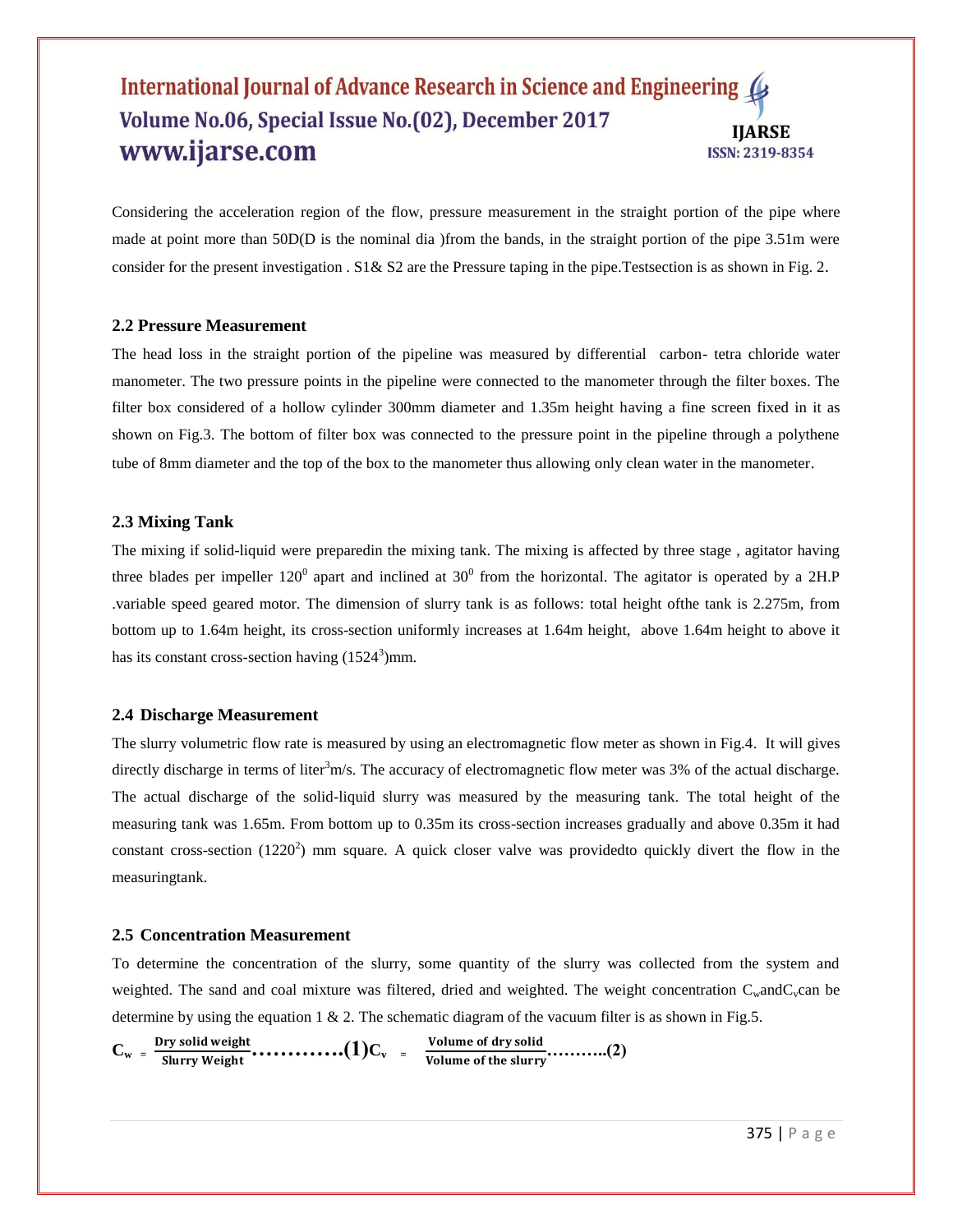

**Fig.1. Schematic Diagram of the Pilot Plant test loop**



**Fig.2. Schematic diagram of fabrication of test-section Fig.3. Schematic Diagram of the Filter Box for pressure measurement**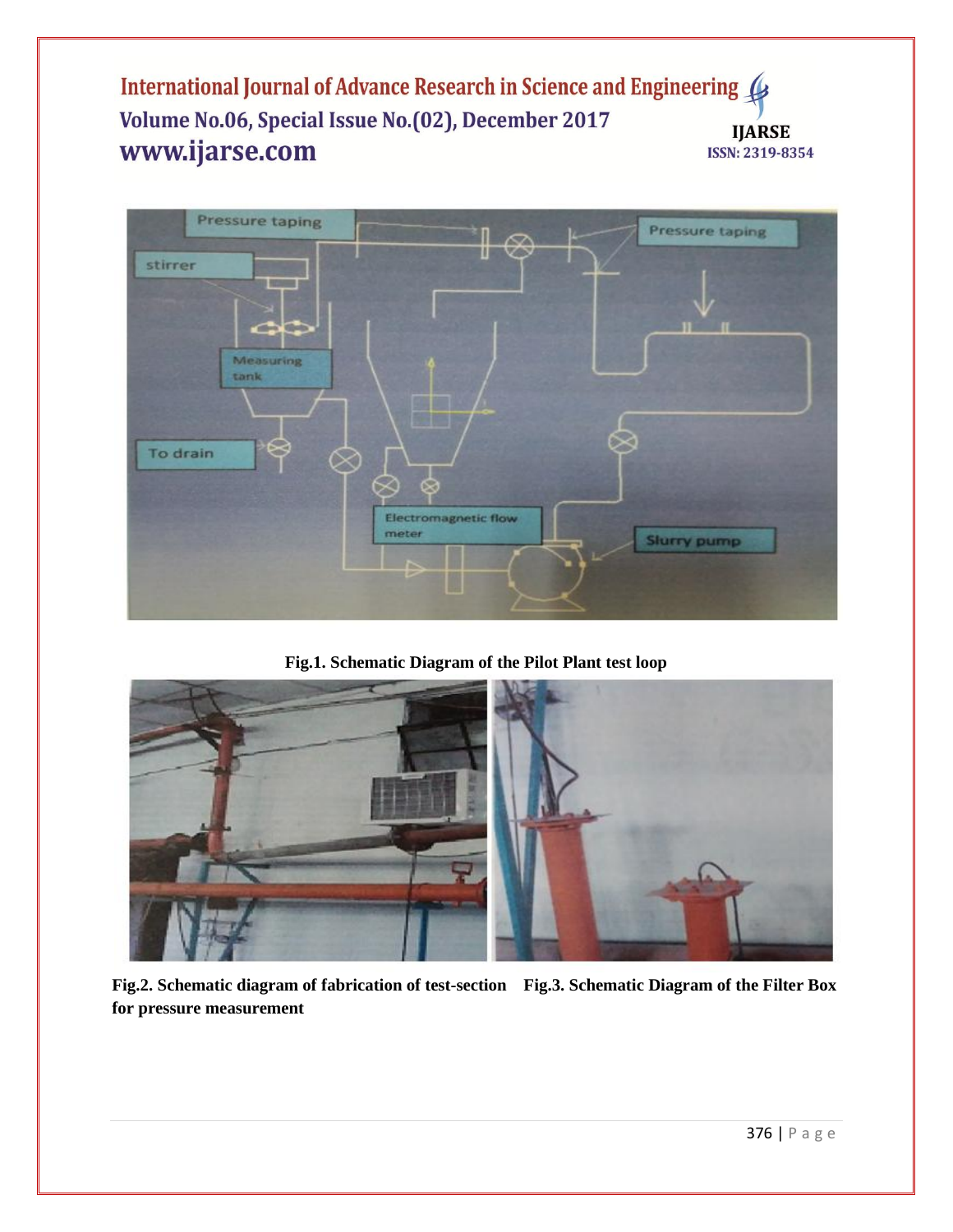

# **Fig.5. Electro-magneto Meter for Discharge Fig.6. Vacuum Filter for the measurement Measurement** of concentration

# **III RESULT AND DISCUSSION**

The head loss per unit length of the pipe versus mean velocity of flow was presented in Fig.7-10. Head loss verses velocity curve for water was used as reference. Fig.7. show the head loss for sand-water slurry (510-710µm) in the ratio of 1:1 & Fig.8 shows(sand+coal)-water slurry (510-510µm) in the ratio of 1:1 concentration by weight. Fig.9. shows the head loss for (sand +coal)-water slurry (310-510 $\mu$ m) in the ratio of 1:1& Fig.10. represents head loss of (sand +coal)-water slurry (310-510µm) in the ratio of 2:1 concentration by weight. The curve are drawn for the weightconcentration  $C_w = 1.89\%$ , 4.2%, 4.6%, 12.23%, 8.29%, 2.12% .It was observed that for sand-water slurry as the  $C_w$  increases head losses is also increases at lower velocity but at higher velocity curve is similar to the water velocity due to homogenous mixing of sand in water.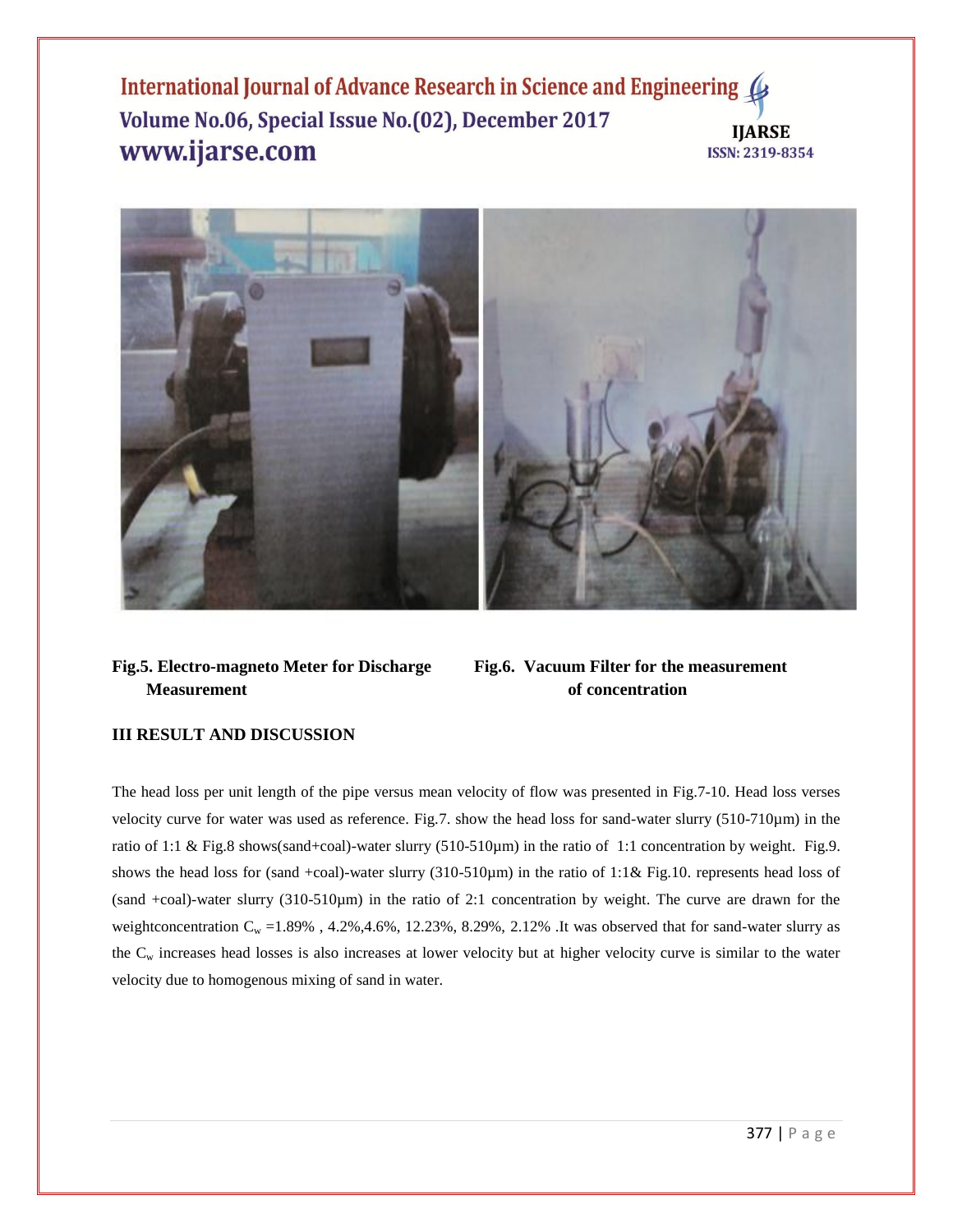



**Fig.7. Head loss vs velocity for sand-water Fig.8. Head loss vs velocity for sand & coal mixture** 



**Fig.9.Head loss vs velocity for sand and coal mixture Fig.10.Head loss vs velocity for sand and coal mixture (310µm to 510µm)slurry(310µm to 510µm)slurry**